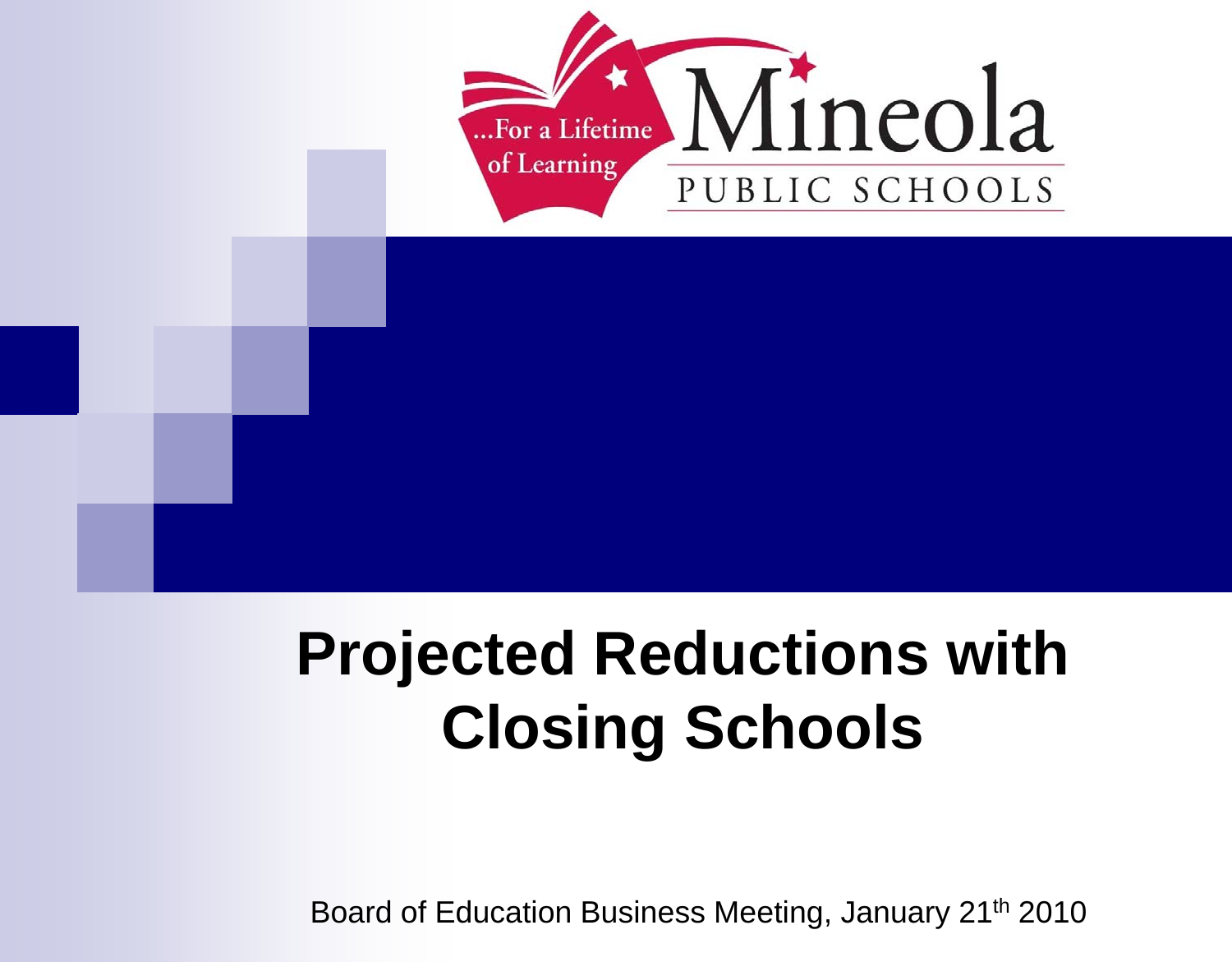## **ISSUES WITH CLOSING SCHOOLS**

- **Can't close a neighborhood school and leave another one – lessons from Cross**
- **Because of geographic shape and zoning, rezoning is not an option**
- •**If we choose to close a school, must go to a clustering model**
	- **Only way to insure equity in resources, staffing and class size**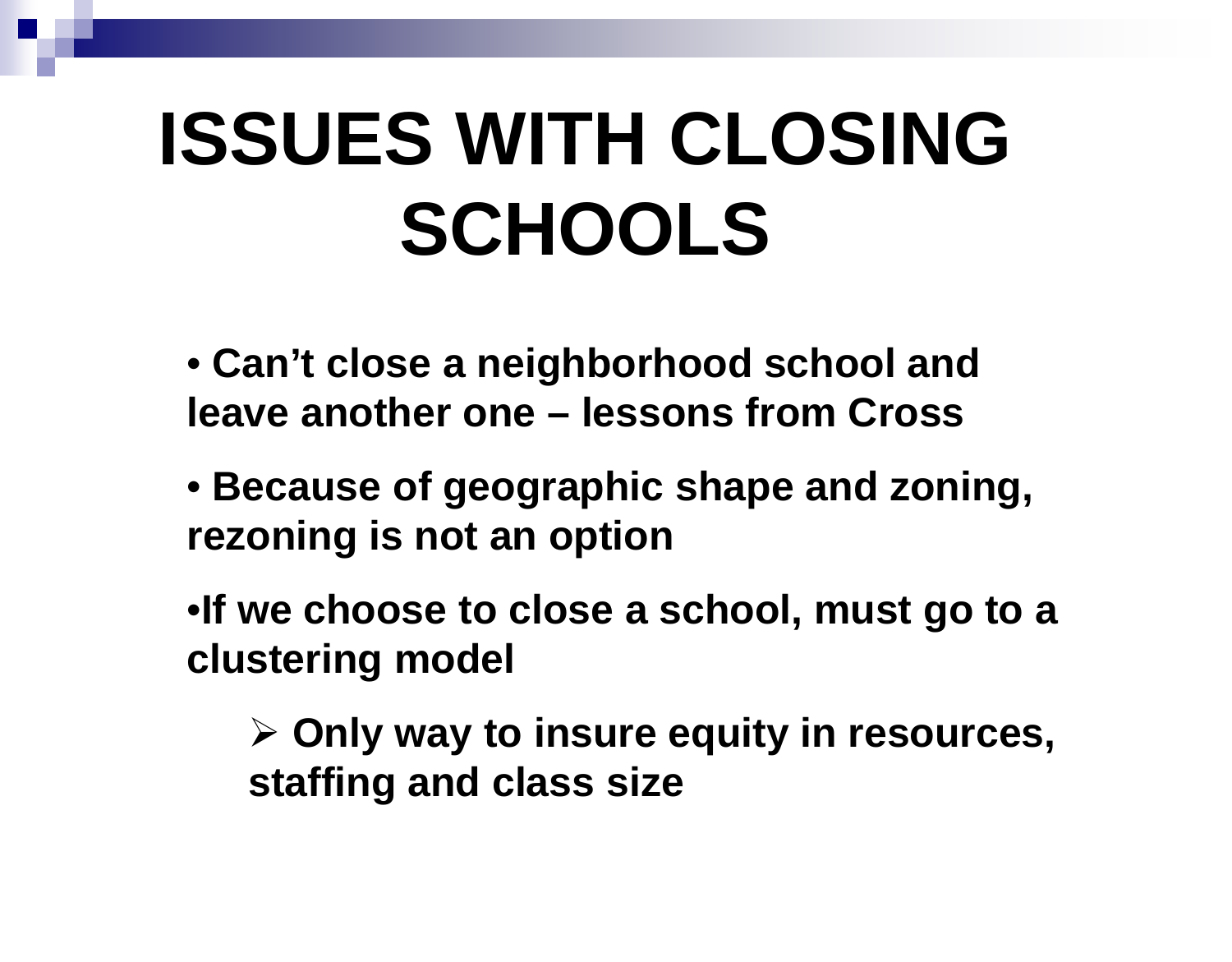### Enrollment Trends 2005-2010

|                                                                                                    |              |                |                              |     |     |           |           | <b>Total</b>               |
|----------------------------------------------------------------------------------------------------|--------------|----------------|------------------------------|-----|-----|-----------|-----------|----------------------------|
|                                                                                                    | <b>Cross</b> | <b>Hampton</b> | <b>Jackson Meadow Willis</b> |     |     | <b>MS</b> | <b>HS</b> | <b>District Enrollment</b> |
| 2005-06                                                                                            | 219          | 203            | 370                          | 197 | 369 | 665       | 767       | 2790                       |
| 2006-07                                                                                            | 227          | 201            | 351                          | 196 | 320 | 634       | 775       | 2704                       |
| 2007-08                                                                                            | 202          | 202            | 349                          | 188 | 356 | 631       | 769       | 2697                       |
| 2008-09                                                                                            | 200          | 200            | 352                          | 194 | 376 | 580       | 768       | 2670                       |
| 2009-10                                                                                            | 217          | 179            | 408                          | 189 | 373 | 571       | 776       | 2713                       |
| <b>Projected</b>                                                                                   |              |                |                              |     |     |           |           |                            |
| 2010-2011                                                                                          | 211          | 179            | 445                          | 196 |     | 553       | 803       |                            |
|                                                                                                    |              |                |                              |     |     |           |           |                            |
|                                                                                                    |              |                |                              |     |     |           |           |                            |
| **Data reflects enrollment as of BEDS Wednesday. BEDS Wednesday is the first Wednesday of October. |              |                |                              |     |     |           |           |                            |
|                                                                                                    |              |                |                              |     |     |           |           |                            |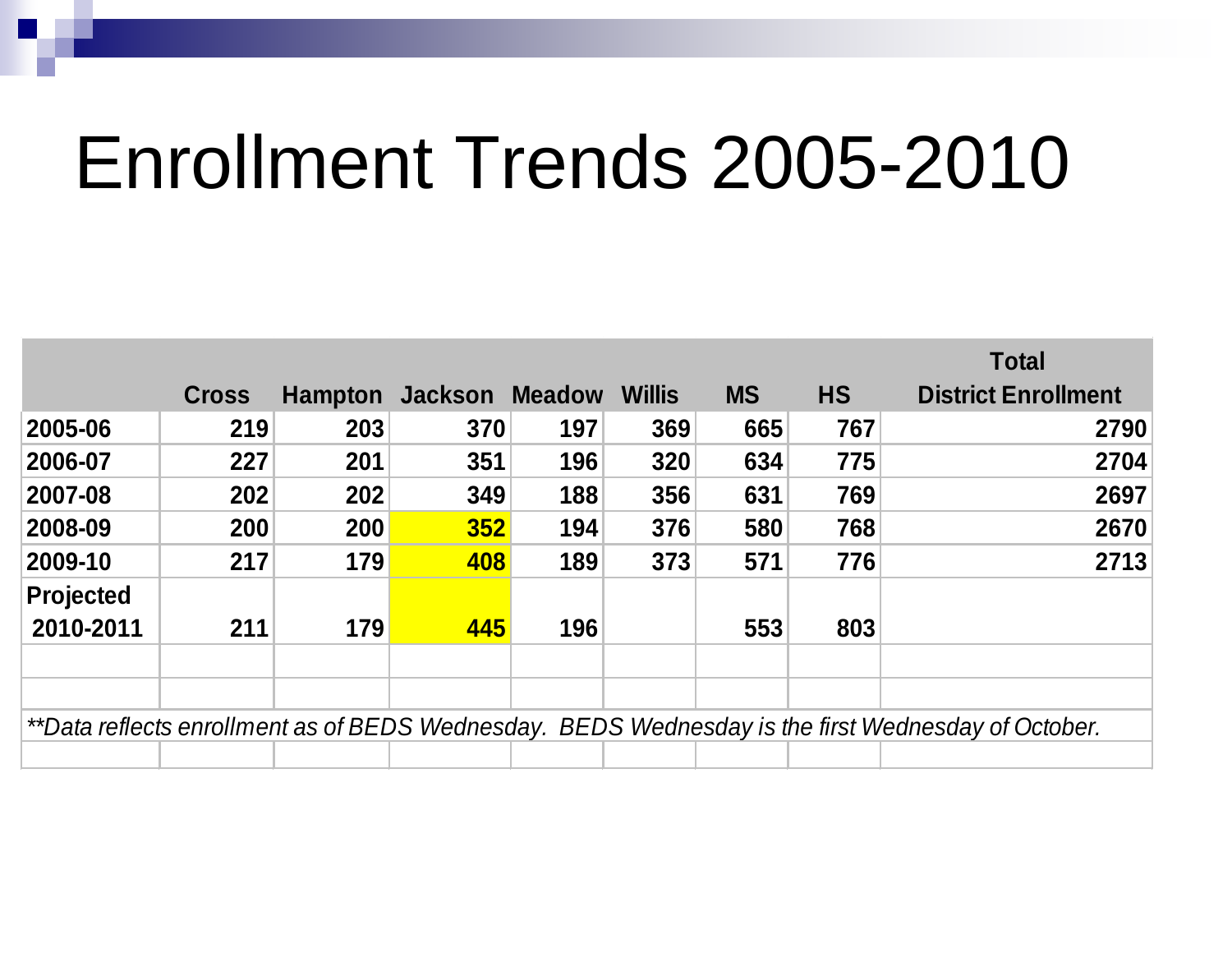# **ADVANTAGES OF CLUSTERING**

• **Targeted resources**

•**i.e., literacy collaborative, reading recovery, eliminate shared staff**

- **Better ratio of heterogeneity**
- **Focused professional development**

•**program roll out,** 

•**collaboration** 

•**i.e. formal assessments**

•**Equity in class size, resources**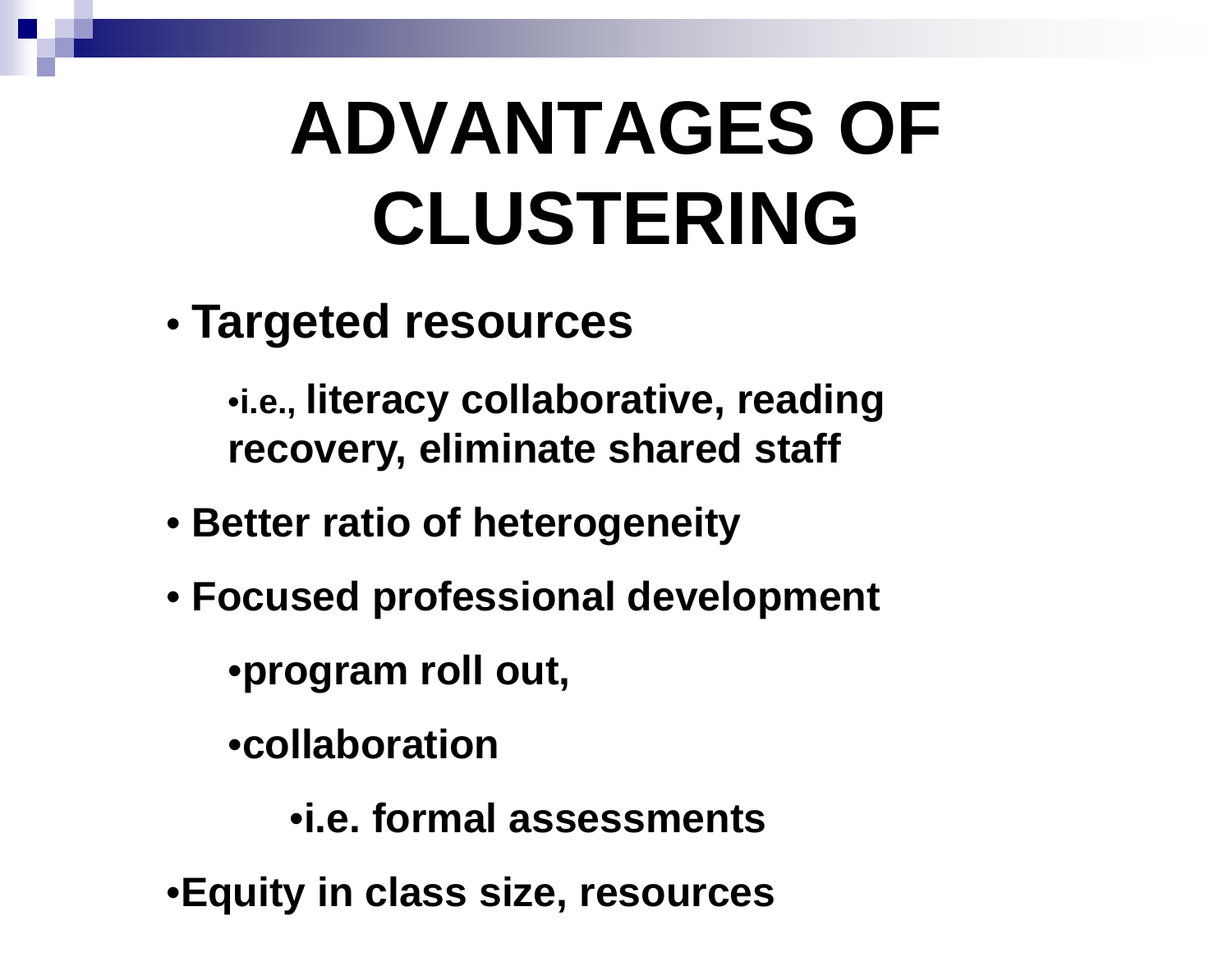## **ISSUE WITH CLUSTERING SCHOOLS**

- **Buildings too small**
	- **need minimum capacity of 400 kids**
	- **every 200 kids = 12 classrooms**
- **Busing**
- •**Transitions**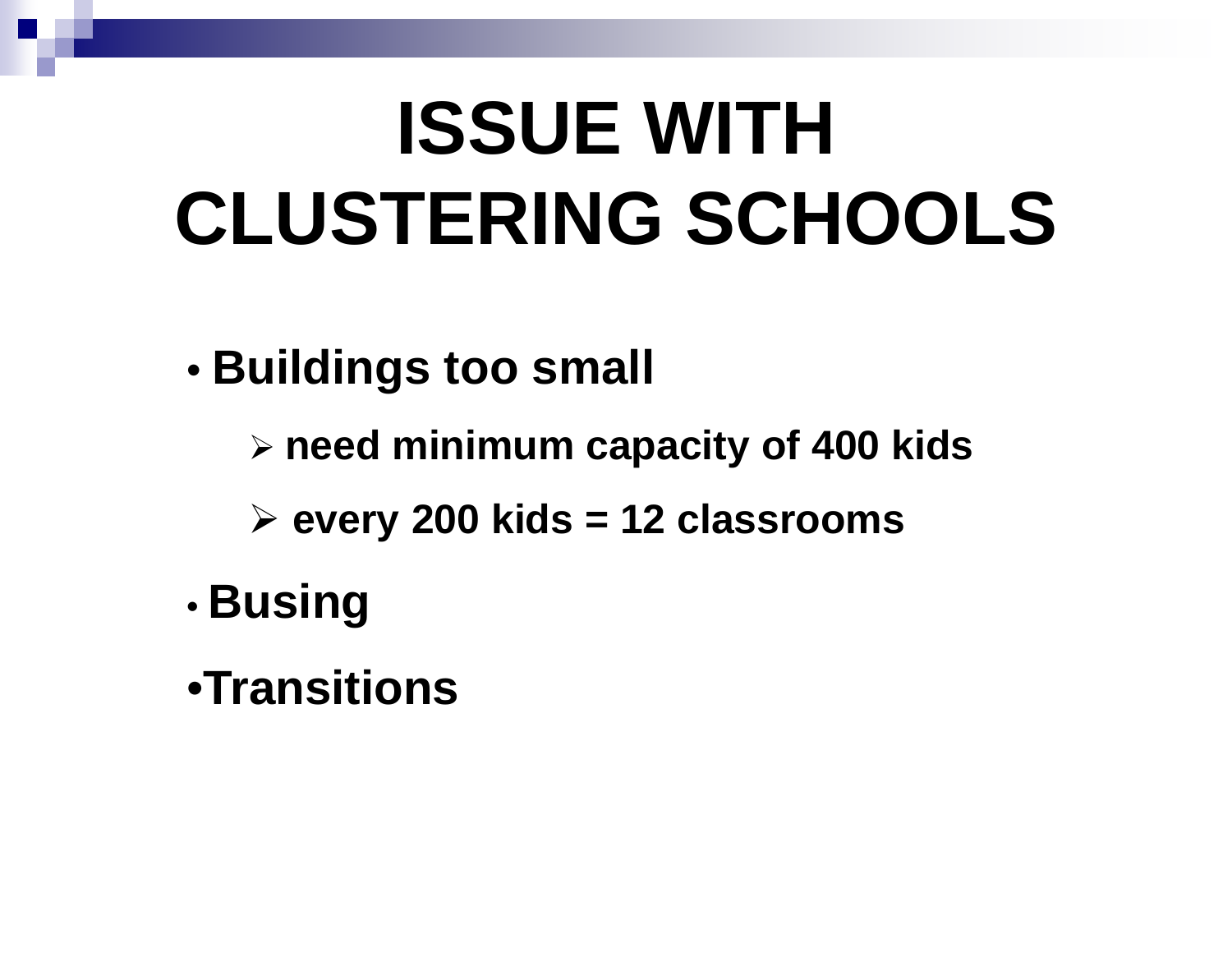#### **"THE PLAN"**

• **Cluster the following grades:**

| $Pre-K - K$          | $\longrightarrow$ | <b>Willis</b>        |
|----------------------|-------------------|----------------------|
| 1,2 (one Elementary) |                   | 3, 4, 5 (Jackson)    |
| 6, 7, 8              | $\longrightarrow$ | <b>Middle School</b> |
| $9 - 12$             | $\longrightarrow$ | <b>High School</b>   |

- **Need to build on 2 buildings to make capacity for 600, 400 students**
- **Maximize staff reduction and close 2 building over 2 years**
- **09/10, 10/11 build capital reserve to pay for work**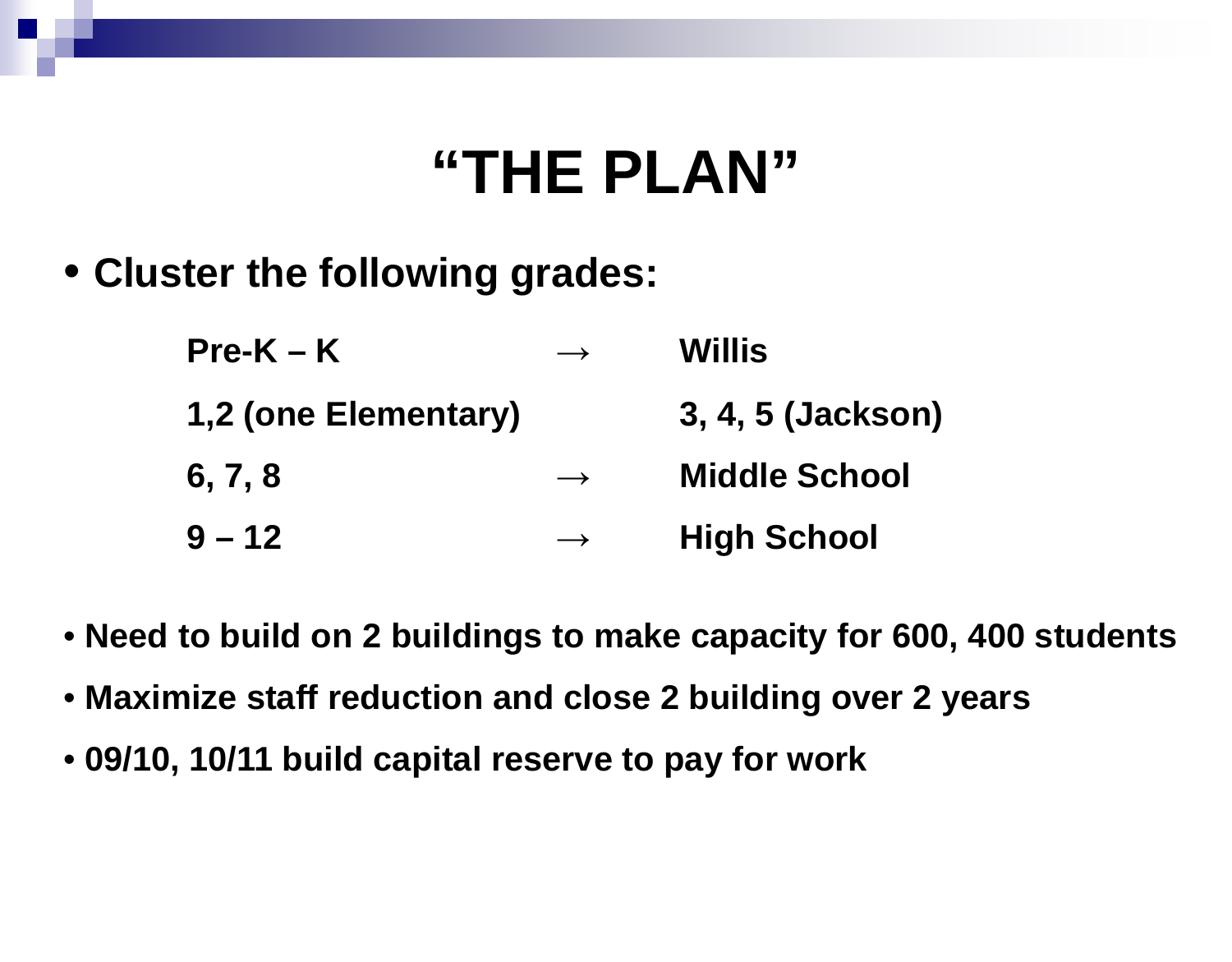#### **Three Year Reduction Plan to Meet 2.5% Tax Levy**

|              | Category                   | 2010-2011 | #              | 2011-2012 | #              | 2012-2013 |
|--------------|----------------------------|-----------|----------------|-----------|----------------|-----------|
| $\mathbf I$  | <b>Personnel</b>           |           |                |           |                |           |
|              | <b>Administrators</b>      | 250,000   | $\overline{3}$ | 406,000   | 1              | 156,000   |
|              | <b>Teachers - Retirees</b> | 500,000   |                |           |                |           |
|              | <b>Teachers FT</b>         | 300,000   | 10             | 750,000   | 10             | 750,000   |
|              | <b>Teachers PT</b>         | 150,000   | 5              | 200,000   |                |           |
|              | <b>Clerical FT</b>         | 180,000   | 1              | 60,000    | $\mathbf 1$    | 60,000    |
|              | <b>Clerical PT</b>         |           | 1              | 30,000    | 1              | 30,000    |
|              | <b>Custodial/Bus FT</b>    | 250,000   | $\overline{3}$ | 180,000   | $\overline{3}$ | 180,000   |
|              | <b>Custodial/Bus PT</b>    |           |                |           |                |           |
|              | <b>Aides PT</b>            | 240,000   | 8              | 240,000   | 8              | 240,000   |
|              |                            | 1,870,000 |                | 1,866,000 |                | 1,416,000 |
| $\mathbf{I}$ | <b>Benefits</b>            |           |                |           |                |           |
|              | <b>Health</b>              | 200,000   |                | 220,000   |                | 150,000   |
|              | <b>TRS</b>                 | 137,500   |                | 149,160   |                | 99,660    |
|              | <b>ERS</b>                 | 71,300    |                | 58,650    |                | 58,650    |
|              | <b>FICA</b>                | 143,055   |                | 142,749   |                | 108,324   |
|              |                            | 551,855   |                | 570,559   |                | 416,634   |
| III          | <b>Other</b>               | 300,000   |                | 300,000** |                | 500,000** |
|              |                            | 2,721,855 |                | 2,736,559 |                | 2,202,080 |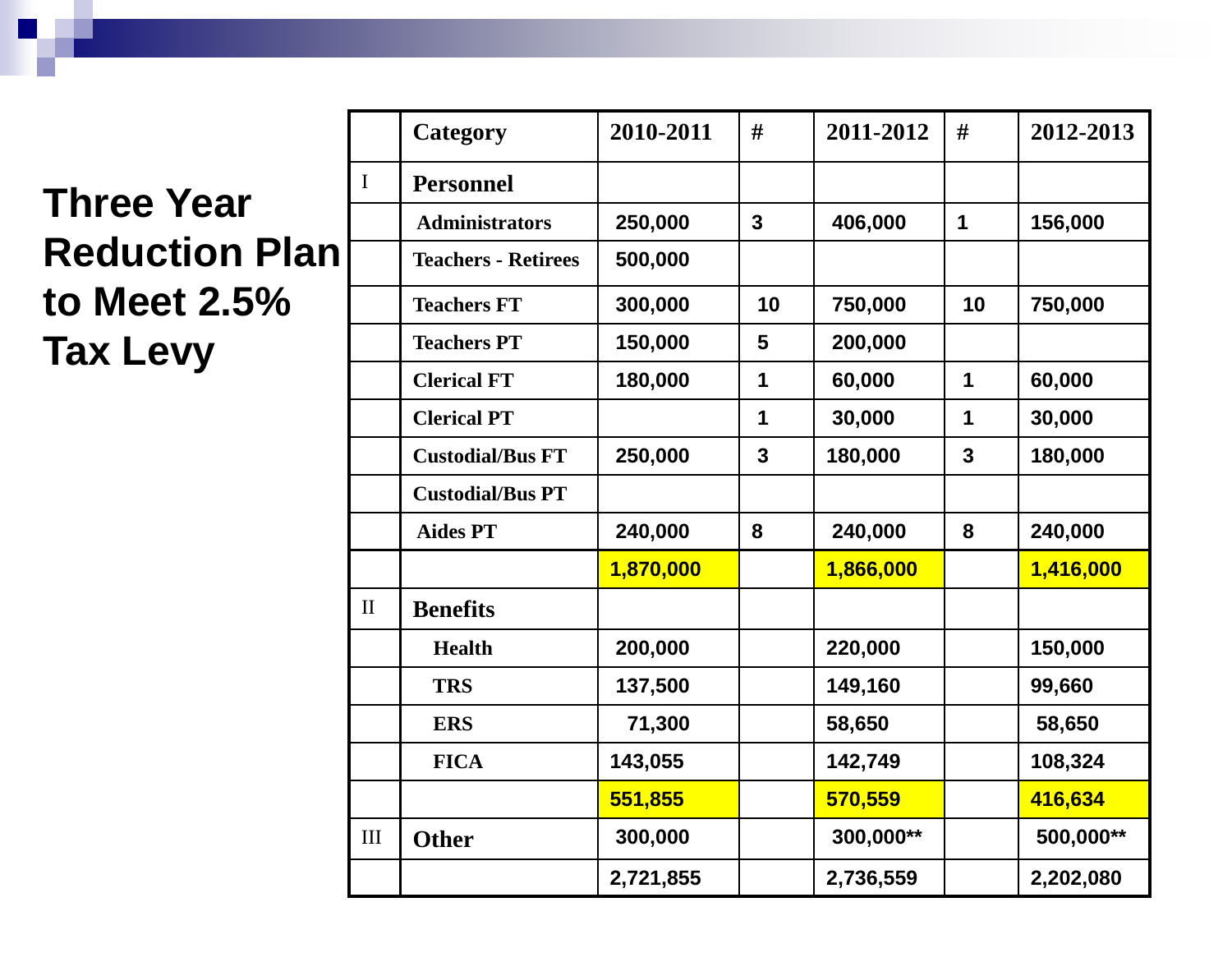#### **Three Year Reduction Plan to Meet 2.5% Tax Levy**

| Category      | 2010-2011  |          | 2011-2012  |          | 2012-2013      |
|---------------|------------|----------|------------|----------|----------------|
| Capital       | $+500,000$ |          | $\theta$   |          | $\overline{0}$ |
| Reductions    | 2,221,855  |          | 2,736,559  |          | 2,202,080      |
| Increase      | 1,278,145  | rollover | 84,502,052 | rollover | 85,853,768     |
| <b>Budget</b> | 80,478,145 |          | 81,765,493 |          | 83,651,688     |
| % Budget      | 1.56%      |          | 1.60%      |          | 2.31%          |
| Revenue       | 7,300,000  |          | 6,700,000  |          | 6,700,000      |
| Levy          | 2.66%      |          | 2.58%      |          | 2.51%          |